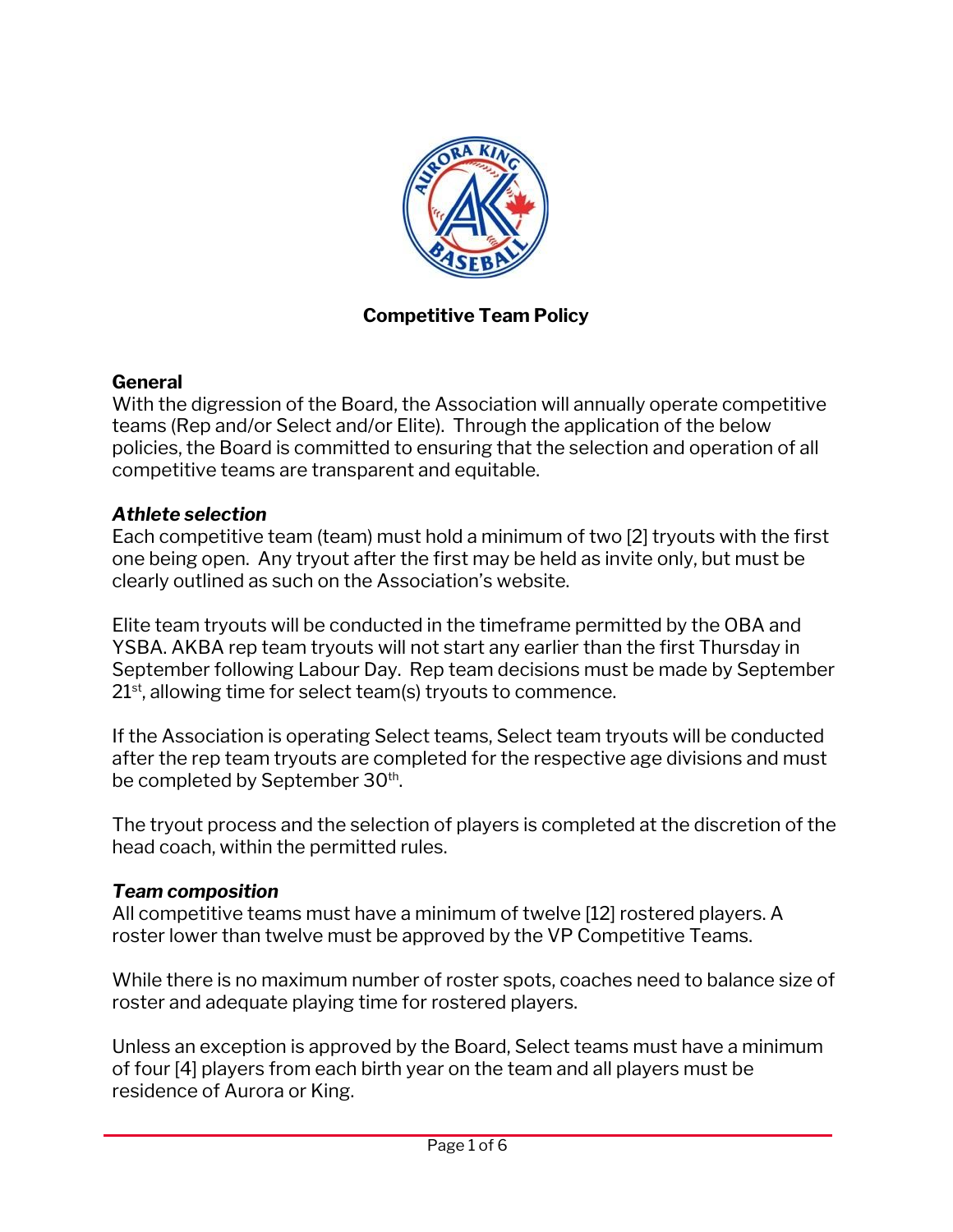All competitive teams must follow the YSBA and AKBA Release & Import Policies.

Players must try out for the competitive team of their own birth year and may not play up to an older team.

### *Head coaches*

All Head Coach positions are appointed on an annual basis, after an open call for application process. The call for applications will be made no later than August 15<sup>th</sup>, annually. The selection committee for head coaches will be a minimum of three [3] people, two of which will be the VP Competitive Teams and the President. Applicants will be notified of selection as soon as reasonably possible, understanding that current year playoffs might delay announcements.

## *Support staff*

Every competitive team must have a minimum of two [2] assistant coaches and one team manager. These positions are appointed by the head coach.

Coach and Manager requirements

All rostered coaches must comply with the Baseball Ontario coach certification policies. In addition, every coach must have a valid Vulnerable Sector Check completed. The VSC will be valid for two seasons (season being the start of the teams' indoor training and ending on September 30 $^{\text{th}}$  annually). A VSC from another organization will not be accepted.

It will be the responsibility of the team to budget for VSC expenses for their team staff.

All coaches must be registered in the AKBA on-line registration system by September 30<sup>th</sup>, annually.

### *Team finances*

Each team must have a separate bank account for the team and all withdrawals from the account must require two signatures from the team. The two signatories may not be related or in a relationship.

Each team manager must submit the approved team budget, the one submitted to the team parents to the VP Finance & Admin & the VP Competitive Teams by January 1<sup>st</sup>, annually.

The team manager is required to submit financial updates to the team parents, the VP Finance & Admin and VP Competitive Teams as per the following schedule.

- April 1: pre-season update
- July 1: mid-season update
- Sept 15: final season spend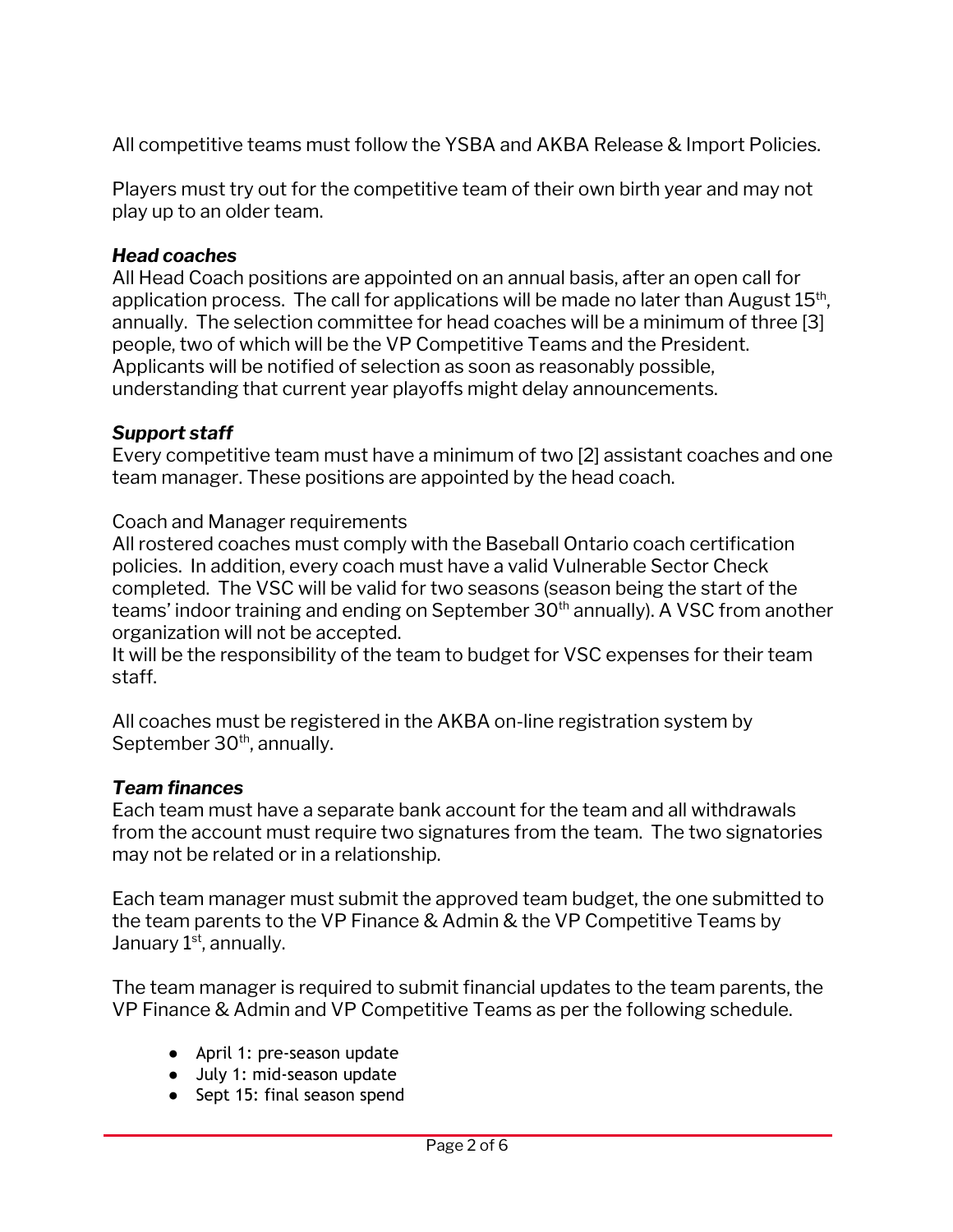A team may not carry over more than \$250.00 from one season to another without written permission from the VP Competitive Teams and the VP Finance & Admin.

### *Team equipment*

Each team will be responsible for purchasing their own equipment, with the exception that the Association will provide each team with 2 dozen game balls and 1 dozen practice balls annually. Teams 14U+ will be permitted to a 3<sup>rd</sup> dozen of game balls. The Association will provide all diamond related equipment, including pitching machines for 9U and below teams, which will be left at each diamond in a locked box.

### *Uniforms*

The Association will provide a uniform to each full-time roster competitive player annually. The uniform design & colour will be determined annually by the Board.

The uniform pieces that will be provided annually to each registered and rostered competitive team player will be;

- One [1] hat  $w/$  # on the back;
- Two [2] sublimated jerseys;
- One [1] undershirt;
- One [1] pair of pants or knickers;
- One [1] pair of socks; and
- One [1] belt.

The Board will review the style, design and list of items annually.

The Association will provide each competitive team an allowance to purchase uniforms (or pieces thereof) for the coaching staff. The value of the allowance will be the full value of one full uniform set the players receive multiplied by a determined number of coaches (chart listed below). The allowance will only be able to be put towards items players receive or a coach's jacket.

| 8U Rep and 9U Select        | 4 coaches/team |
|-----------------------------|----------------|
| All other competitive teams | 2 coaches/team |

If the team does not use the full coach uniform allowance, the team will forfeit the allowance. There is no cash value of the allowance.

Teams are permitted to purchase additional items, such as team bags, helmets, hoodies, jackets, practice shorts etc. using team dollars, through Association authorized suppliers who have the authorization to use the Association's logos.

The AKBA competitive teams, may not adjust or alter the Board approved uniform in any way. Only the approved uniform may be worn in games when representing the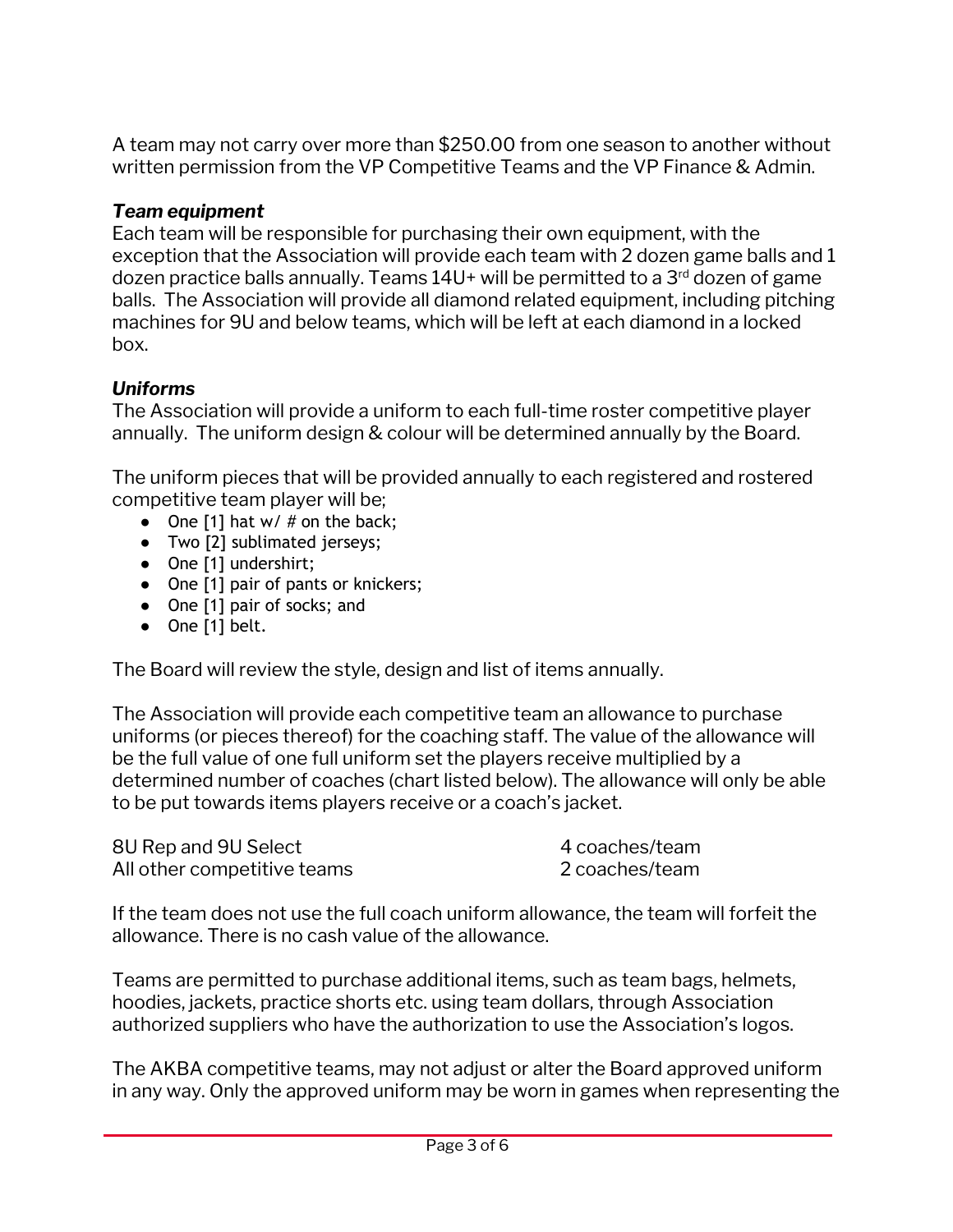Association. The only exception to this rule is when a tournament permits team to design a piece of apparel for wear during that tournament, example a hat for the New Era tournament.

## *Diamond time allocation*

Home nights for competitive teams will be determined annually by the Schedule Coordinator in consultation with the VP Competitive Teams and will be done by December 15<sup>th</sup>.

Practice time will be allocated closer to the season once there is a better understanding of house league diamond time requirements; however, teams shall expect to receive at least one regular practice night in addition to their home night.

## *Player Registration/Association Fees*

Competitive team players must register and pay the initial competitive team registration fee (set by the Board) to the Association by September 30<sup>th</sup>, annually. The balance of the players registration fee shall be paid to the team and the team must submit the full payment to the AKBA by April 30<sup>th</sup>.

# *Umpires & Umpire payment*

Each team is responsible for providing their home schedule, exhibition games and any changes to the Association's Umpire-in-Chief (UIC) as soon as possible so the UIC can assign umpires. In the event the UIC is not notified about a cancelation, the team will be responsible for the umpire fees for said game.

The Association will pay the umpire fees for all regular season home games and will pay for the umpire fees for one home exhibition game per team. If a team plays addition home exhibition games, the team will be responsible for paying the umpires at the diamond (in cash). If a team plays a road game in Aurora or King, the Association will not be responsible for paying for the umpires for that game.

# *Provincial Championship Registration*

For all teams that are required to qualify for the OBAs, if they qualify, the Association will reimburse the team for the entry fee to the OBAs. The AKBA will also cover the entry fee for teams that play in 13U, 15U or 18U Eliminations.

# *Hosting a tournament*

Teams are responsible for running their own tournament. All profits earned from hosting a tournament are for the host team to retain; however, the team is also responsible for the hosting costs, including the cost of the diamond permits, umpire costs and baseballs for the tournament.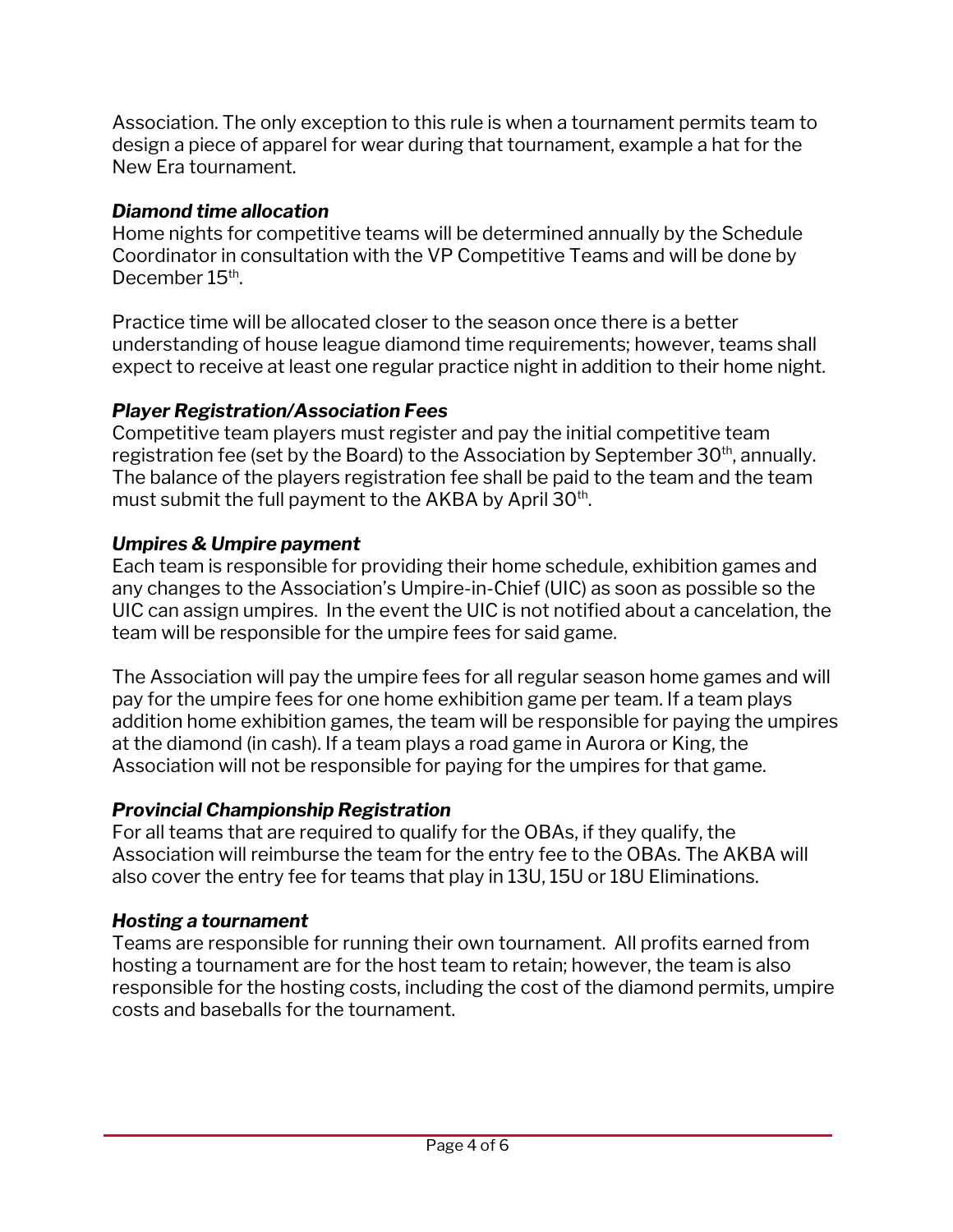The host team is responsible for providing the Association's UIC the tournament schedule as soon as the schedule is approved by the OBA so they can appoint umpires.

The host team need to place an order with the VP Baseball Operations for the baseballs they require for their tournament (sold by the dozen).

The team will be invoiced by the Association within 30 days after the tournament for the cost of the baseballs ordered, the diamond permits for the tournament and the umpire fees.

## *Team Sponsorship*

Teams are responsible for conducting their own fundraising and sponsorship campaigns. Teams are not permitted to selling advertising space on any official uniform pieces. Advertising space can be sold on additional uniform pieces (e.g. hoodies, jackets, t-shirts, bags, banners etc.).

## *Off-season training*

AKBA encourages all athletes to participate in more than one sport as being multisport athletes has been proven to be beneficial for the development of the whole athlete.

Competitive teams may not start off-season training until November 1<sup>st</sup>. While multiple days a week are not ideal for multisport athletes, teams may not hold more than two hours of off-season training between November  $1^\mathrm{st}$  and December  $31^\mathrm{st}$ . Competitive teams are expected to do a minimum of 1.5 hours a week from January to the start of the season.

If teams start off-season training prior to January  $1<sup>st</sup>$ , teams are required to shut down on the same days that the school Christmas break is.

No player shall be published for not being able to attend off-season workouts due to other sport or family commitments.

## *Team Classifications*

The Head Coach, in consultation with their Assistant Coaches will assess their team through tryouts and submit a request to the VP Competitive Teams by October  $15^{\text{th}}$ as to what classification they wish to play the following season. The VP Competitive Teams must approve the request before the team can communicate their classification to the YSBA or OBA for scheduling purposes. Unless there are significant concerns the VP Competitive Teams may approve requests. If there is significant question, the decision will be passed to the Board for a decision.